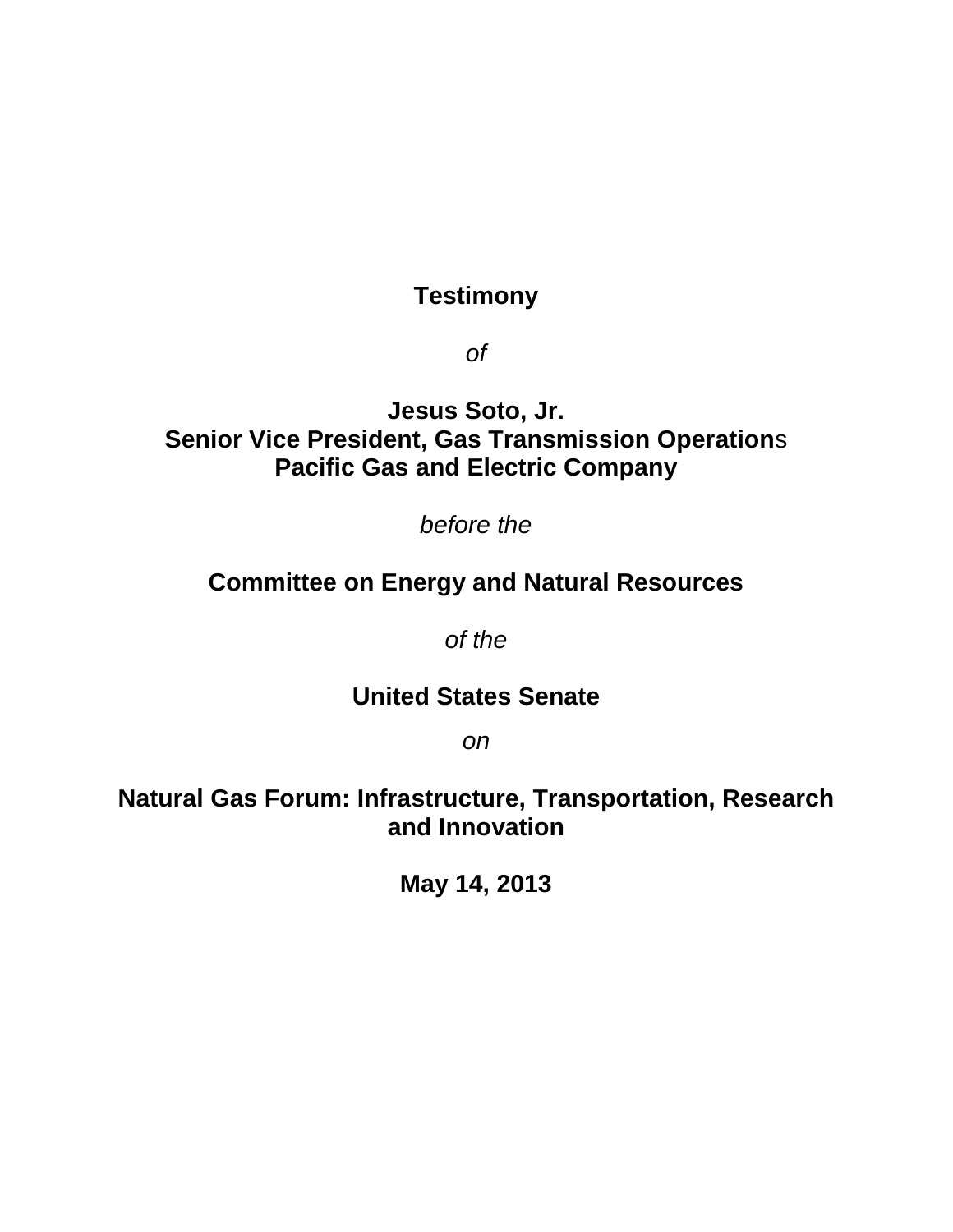Chairman Wyden, Ranking Member Murkowski and members of the Senate Committee on Energy and Natural Resources. My name is Jesus Soto, and I am Senior Vice President of Gas Transmission Operations at the Pacific Gas and Electric Company (PG&E). I am pleased to appear before the committee on the issue of Natural Gas: "Infrastructure, Transportation, Research and Innovation."

PG&E appreciates the time and consideration this committee continues to give to exploring opportunities associated with the production, distribution and use of domestic natural gas.

PG&E is one of the largest combined natural gas and electric utilities in the United States. Headquartered in San Francisco, with more than 20,000 employees, the company provides natural gas and electric service to approximately 15 million people throughout a 70,000-square-mile service area in northern and central California. PG&E's extensive natural gas system integrates approximately 42,000 miles of natural gas distribution pipeline and more than 6,700 miles of natural gas transmission pipeline; stretched from end-to-end, our pipeline system would go to Boston and back fifteen times.

#### **A New Outlook for Domestic Natural Gas**

America is undergoing a boom in clean energy innovation that is helping to reshape our energy outlook for the foreseeable future. New technologies have helped expand the geography of the U.S. domestic natural gas supply, as well as the quantity of the resource. Meanwhile, various studies indicate that the United States has larger, undeveloped supplies of natural gas than previously anticipated.

We have the potential for a cleaner energy supply, greater energy security and – not least – a stronger economy, with new jobs, a revival of US manufacturing, and healthier trade balances. Moreover, we have the opportunity to provide a more affordable, cleaner and reliable source of transportation fuel for parts of our transportation system.

In addition to being a domestically abundant energy resource, natural gas provides a number of environmental benefits. For example, a report released last month by the U.S. Environmental Protection Agency (EPA) stated that the annual U.S. greenhouse gas emissions decreased by 1.6 percent between 2010 and 2011. This is encouraging news and these recent trends are related, in some respects, to utilities switching to natural gas.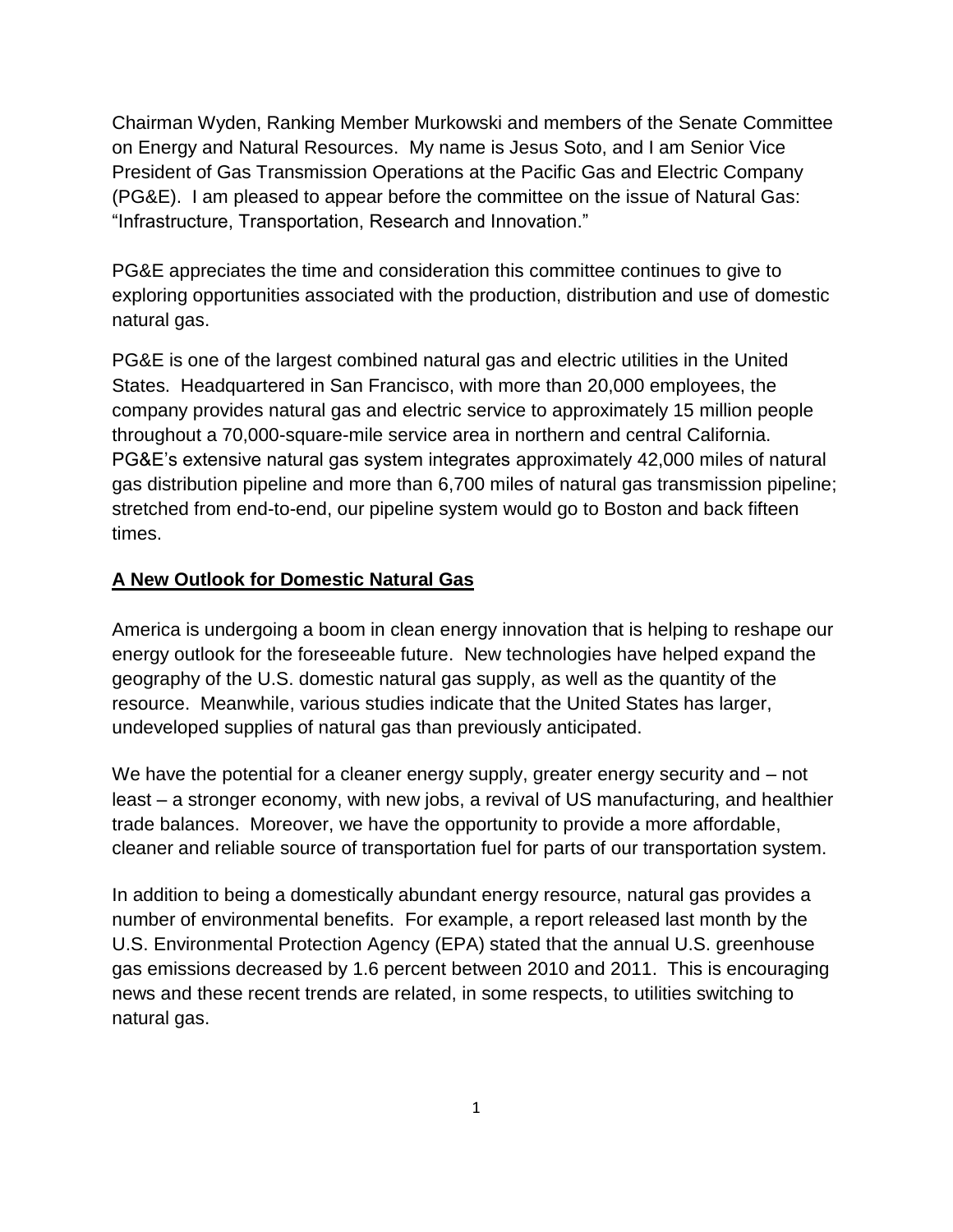#### **Investing in Energy Infrastructure**

But, at its most basic level, there are few things as important as establishing a solid foundation for providing safe, reliable and affordable gas and electric service to America's homes and businesses that depend on it every day. To that end, PG&E strongly believes that this means investing in core energy infrastructure – from natural gas and renewables to smarter electric grids.

With respect to our nation's natural gas pipelines, approximately sixty percent of this infrastructure is at least forty years old. While this may appear to some individuals to be aging infrastructure that needs to be replaced, that is not always the case. What it does mean, however, is that PG&E and companies like ours have to spend more time and resources on pipeline modernization and maintenance.

Natural gas pipeline tragedies, such as the one in San Bruno, CA during 2010, can be a vivid reminder that the gas pipleline industry should take additional steps to ensure that the country's pipelines continue to be safe and reliable. And that requires us to take new steps to modernize our systems and utilize next generation technologies.

PG&E applauds Congress for taking action to pass the "Pipeline Safety, Regulatory Certainty, and Job Creation Act of 2011" (now Public Law 112-90). This is an important law that serves as another positive step forward for greater pipeline safety and gas system modernization.

Meanwhile, California and other States continue to take additional steps to redesign their energy infrastructure for modern times, which PG&E supports.

#### **System Improvements to Improve Public Safety**

PG&E remains laser-focused on safety. Our pipeline enhancement plan is one of the most comprehensive efforts in the U.S. to ensure the safety of the gas system. Since the San Bruno accident, we've undertaken a sweeping multi-year, multi-billion dollar modernization effort to improve the operations and management practices throughout our gas organization.

To date, we've invested \$1.4 billion in a range of initiatives, including:

- Validating the Maximum Allowable Operating Pressure on more than 6,700 miles of transmission pipeline;
- Completing over 435 miles of strength testing;
- Replacing 45 miles of pipeline;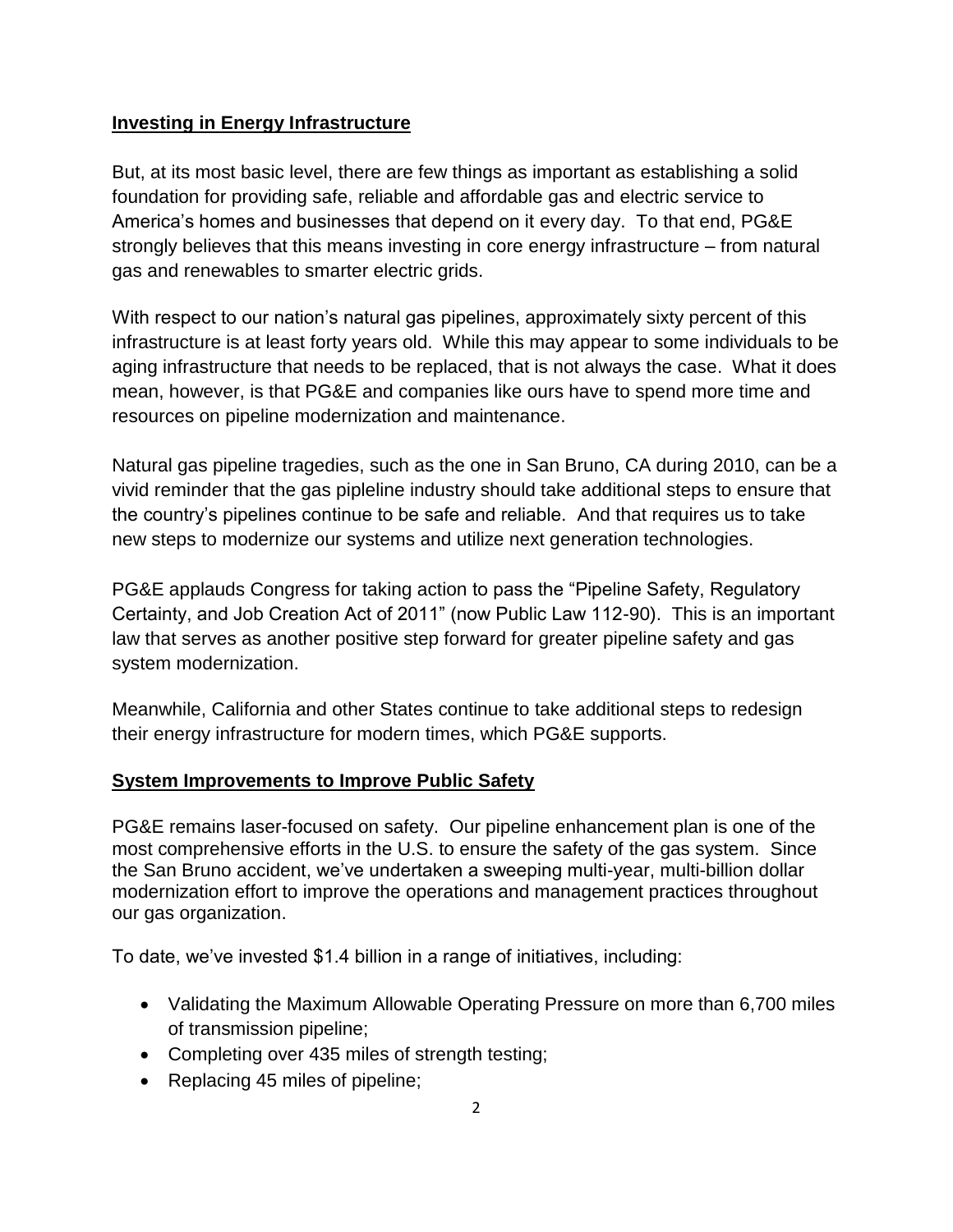- Upgrading 78 miles of pipeline to accept in-line inspection technology; and
- Automating 67 valves.

PG&E also started construction on a state-of-the-art gas control center at its new Gas Operations headquarters at Bishop Ranch in San Ramon, California. The center will serve as a central location from which PG&E will monitor the safe and reliable operation of its entire gas pipeline system. This new state-of-the-art control center will give us dramatically better visibility into our operations.

#### **Embracing Innovative, Safety-Enhancing Technologies**

A major focus of our ongoing modernization efforts is incorporating cutting-edge inspection and maintenance tools including, Pipetel's Explorer self-propelled, batterypowered robot, which travels through a gas pipeline, otherwise unreachable by conventional inspection devices, to identify anomalies in pipe walls. This device can successfully identify, size, and pinpoint dents, metal loss and other issues.

Another example is the Picarro Surveyor™. This device mounts on a car, and is 1,000 times more sensitive than traditional leak detection equipment, so we can find problems much faster and more efficiently. We were the first utility to start using this device, and it's been a tremendous success.

A third example is a corrosion and mechanical damage measurement device called EXAscan. This handheld laser scanner device can be used to produce a highly accurate, 3-D, color-coded view of the pipe. So instead of spending hours to inspect a line, we can see potential safety concerns in minutes.

We have an incredible opportunity today to reshape the country's energy future by making smart investments in core energy infrastructure, including natural gas pipelines which deliver huge economic and energy security benefits. At a time when financing is relatively inexpensive and natural gas prices remain historically low, the utility industry is well-positioned to make common sense infrastructure improvements, which will:

- Foster greater public safety and confidence across our gas systems;
- Accelerate America's economy, including job growth;
- Promote American competitiveness; and
- Help to facilitate a quicker transition to a clean, sustainable and more technologically efficient energy mix.